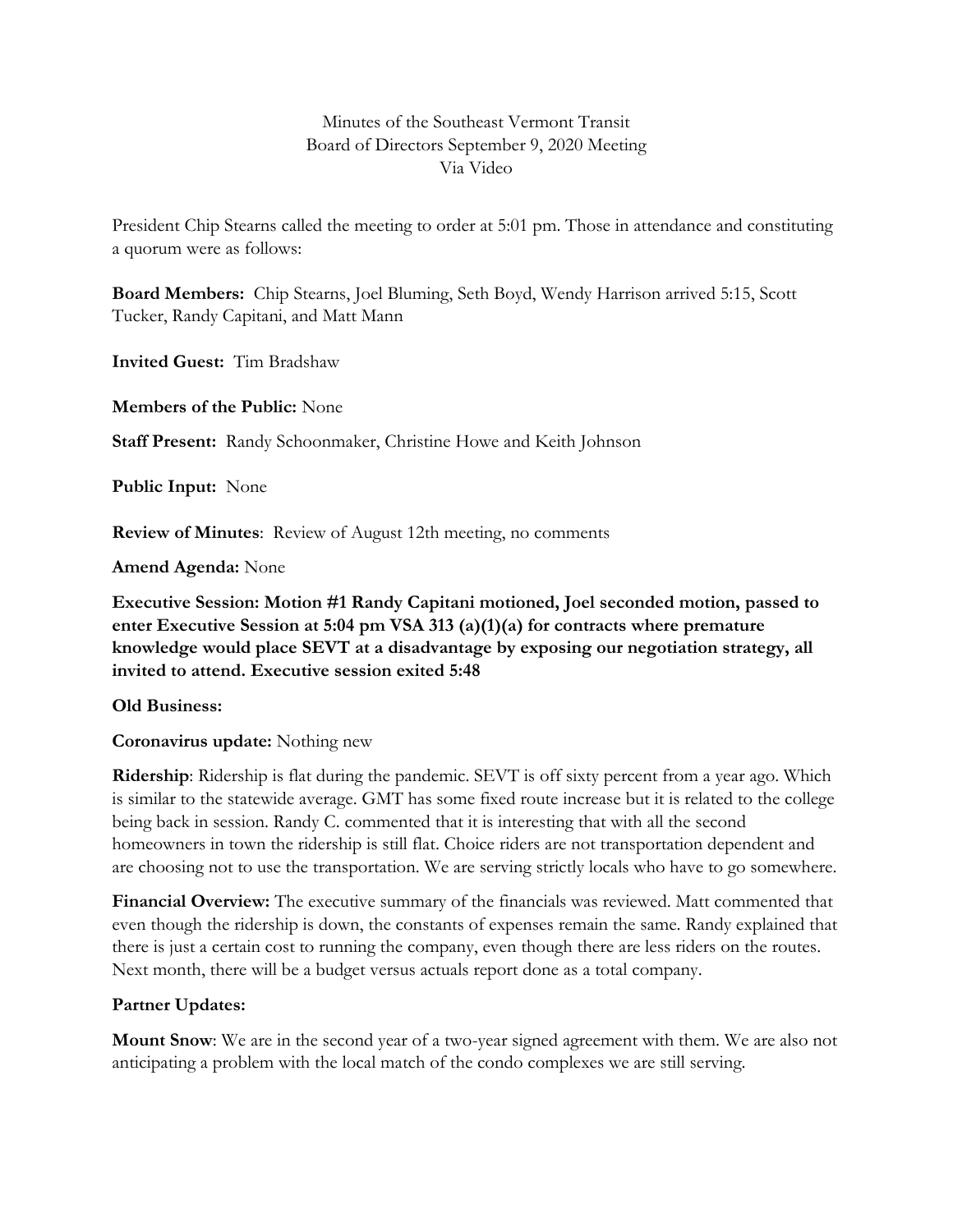#### **Stratton**: None

### **Okemo:** None

**Fundraising:** There was a two-week period of ads that were taken out to try and sell local sponsorships, as the regional and nation-wide companies were not interested this year. There are a couple of leads in Brattleboro. We sell sponsorships in four regions: Wilmington, Brattleboro, Hanover/Lebanon NH; and the mid-Valley region from Windsor to Rockingham. We have sold two of the three sides of the buses in Wilmington. We hope to meet our modest sponsorship income budget this year. The GoVermont advertising ended June 1. We do have some ads on the buses from Vermont Department of Health promoting safe practices during COVID.

**Re-Branding**: All large buses are back from Burlington. We have redone all the bus stop signs and shelters in Brattleboro and at the Transportation Center and have cleaned the shelters. We have built in-house and installed a new front entrance sign in Rockingham. Uniforms are being distributed to the Rockingham staff. The magnets on the volunteer cars will be changed to MOOver. We are working with FourNine Design our new ad agency on the website, FB, brochures and a photo shott. We have shuffled line items within the re-branding grant to put more toward marketing as other line items have cost less than we thought.

**NEMT:** The Medicaid Re-entry plan was presented. It is still a moving target, with no finishing dates yet. We have been working on vehicle procurements, as well as items needed from VPTA. Tim and Ross are aware of the progress. We are discussing re-entering one region at a time to ease into the rejoin. We need drivers, volunteers, and capital including a new phone system. We will present a Medicaid budget to the Board once we have all the estimates. Tim explained that Randy will put a capital waterfall list together for VTrans, then there will be an amendment to FY21 budget. Wendy asked if the VPTA agreement been finalized. The new contract is not signed yet, because it is not offered yet. The VPTA revenue sharing agreement is in place, and Randy will reconfirm with VPTA and have that in writing. Tim asked if the cost allocation would be discussed at the VPTA level, and if Tim needs to get involved to have all use the same cost allocation. Randy explained the new funding formula will be based on the previous quarters' expenses. Wendy asked how we arrived at three buses. Randy explained this was based on a grant from last year. We will also decide how many vehicles we need to provide service again. This will remain on the agenda.

**Rockingham Addition:** Randy showed a picture of the progress. Starting next week they will back fill and pour the slab. We are waiting on the cost of a change order. Once we find that out, we will place an order for the bus wash upgrade. Chip explained our goal is to spend the balance of the earmark including state and local match.

**Route 30 Study:** There is no update. Tim explained that we must formally meet between SEVT and the state to form a scope.

**Replacement Board Member:** Seth explained that the Nominating Committee met yesterday and discussed the need for guidelines on choosing future Board members. A final draft version was presented, open for comments. Randy reiterated that once this was adopted as a guideline there would then be actual board member suggestions brought forward. Wendy discussed the categories on which to look for a candidate, based on the draft presented. Seth reiterated these are only